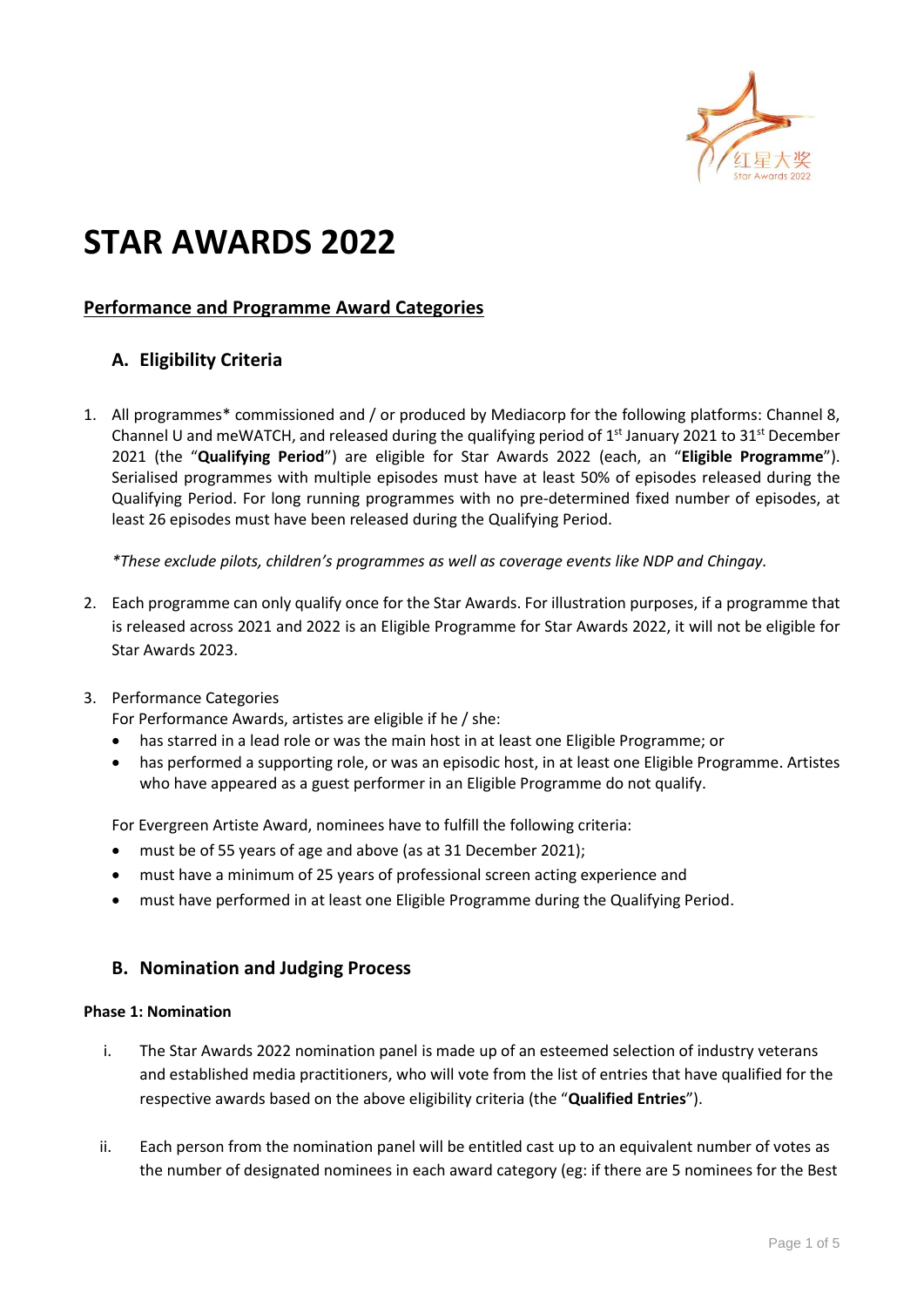

Actress category, then each nomination panel member can cast up to 5 votes for 5 different Qualified Entries).

- iii. Qualified Entries with the highest number of votes will form the official shortlisted nominees of each respective award category (eg: for an award category that allows up to 5 nominees, the top 5 Qualified Entries with the highest number of votes will form the official selection) (the "**Valid Nomination**").
- iv. For the Best Performance award categories, if an artiste is nominated for more than one Eligible Programme per award, he / she can only have one Valid Nomination per award. The entry with the highest votes from the nomination panel will be selected as the Valid Nomination.

# **Phase 2: Professional judging**

- i. The Star Awards 2022 judging panel is made up of an esteemed selection of industry veterans and established media practitioners.
- ii. All Programme categories will be judged on an overall basis and not on individual episodes.
- iii. The final results for each award category are verified by professional auditors.

# **Judging Criteria for Categories determined entirely by Judging Panel:**

#### **a. Best Performance awards**

# **(Best Actor, Best Actress, Best Supporting Actor, Best Supporting Actress, Young Talent Award)**

- Understanding of and commitment to the script
- Embodiment of the character
- Overall effectiveness of the performance

# **b. Best Programme Host awards (Entertainment & Infotainment)**

- **Eloquence**
- Sense of presence / charisma
- Personal style
- Astuteness / wit

# **c. Evergreen Artiste Award**

- Collective performance on acting excellence, creativity, commitment and professional maturity across all Eligible Programmes participated during the Qualifying Period
- Contribution to the media industry
- Artiste's stature as an inspiration and role model for other / young artistes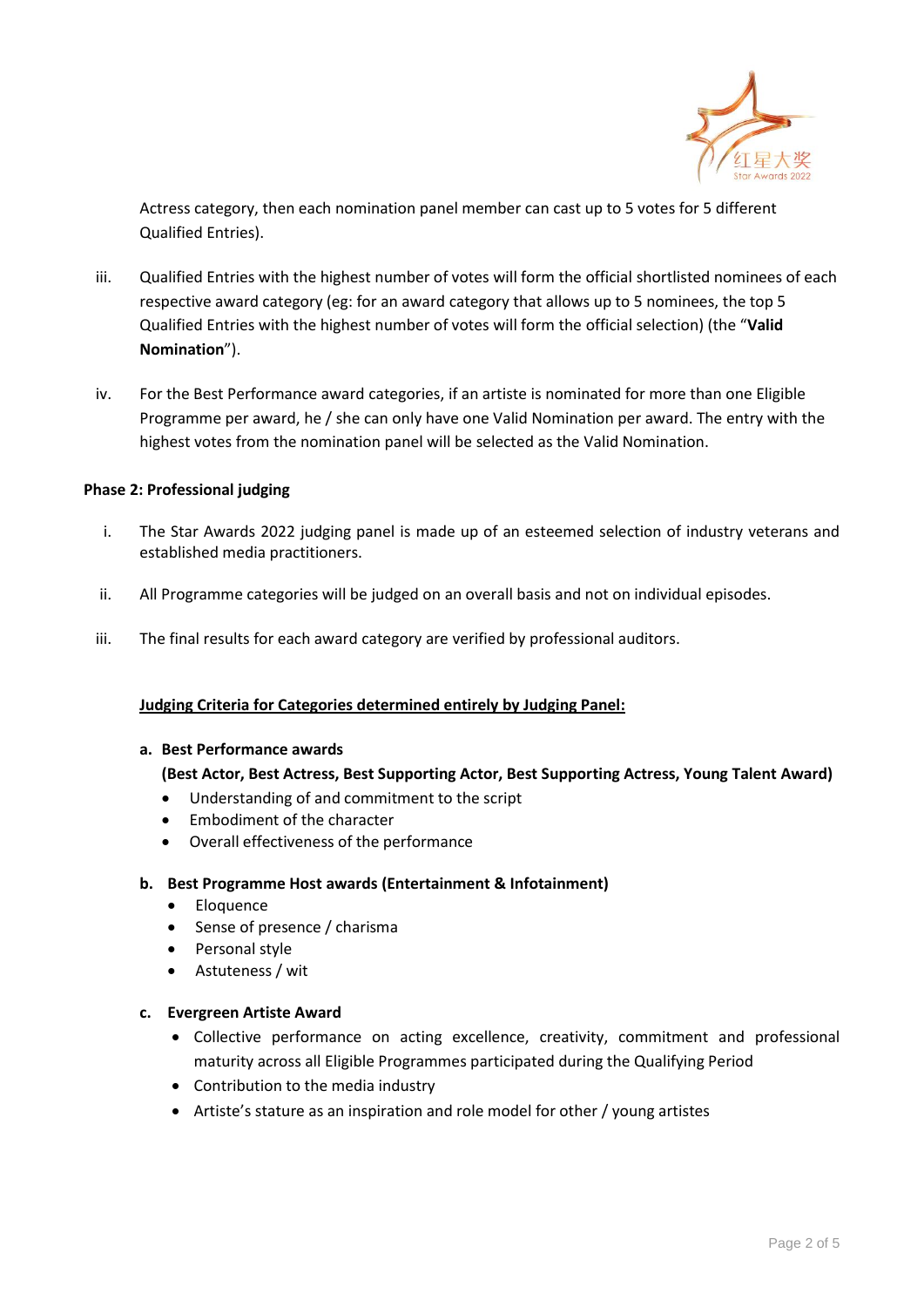

# **d. Best Drama / Short-form Drama Serial awards**

- Story and plot development
- Cinematic and dramatic execution
- Script and dialogue
- Character creation

# **e. Best Entertainment / Entertainment Special / Infotainment / Short-form Entertainment awards**

- Content (depth of research, audience impact, pacing)
- Cinematic and dramatic execution

# **Judging Criteria for Categories determined by Judging Panel and Public Voting:**

# **f. Best Radio Programme**

- Results are determined by professional judging (70%) and public voting (30%).
- For professional judging, nominees are assessed for:
	- o Content (depth of research, audience engagement, pacing of show, originality and innovation, programme flow)
	- o Presenter(s) (language proficiency, spontaneous reaction, quality of delivery / presentation of content, knowledge of content, teamwork between DJs / Presenters, if applicable)
- The public voting period is from 11 March 2022, 1200hrs to 10 April 2022, 2359hrs.

# **g. Best Theme Song**

- Results are determined by professional judging (50%) and public voting (50%).
- For professional judging, nominees are assessed for:
	- o Quality of song
	- o Relevance to the content of the Eligible Programme
	- o Originality
- The public voting period is from 11 March 2022, 1200hrs to 10 April 2022, 2359hrs.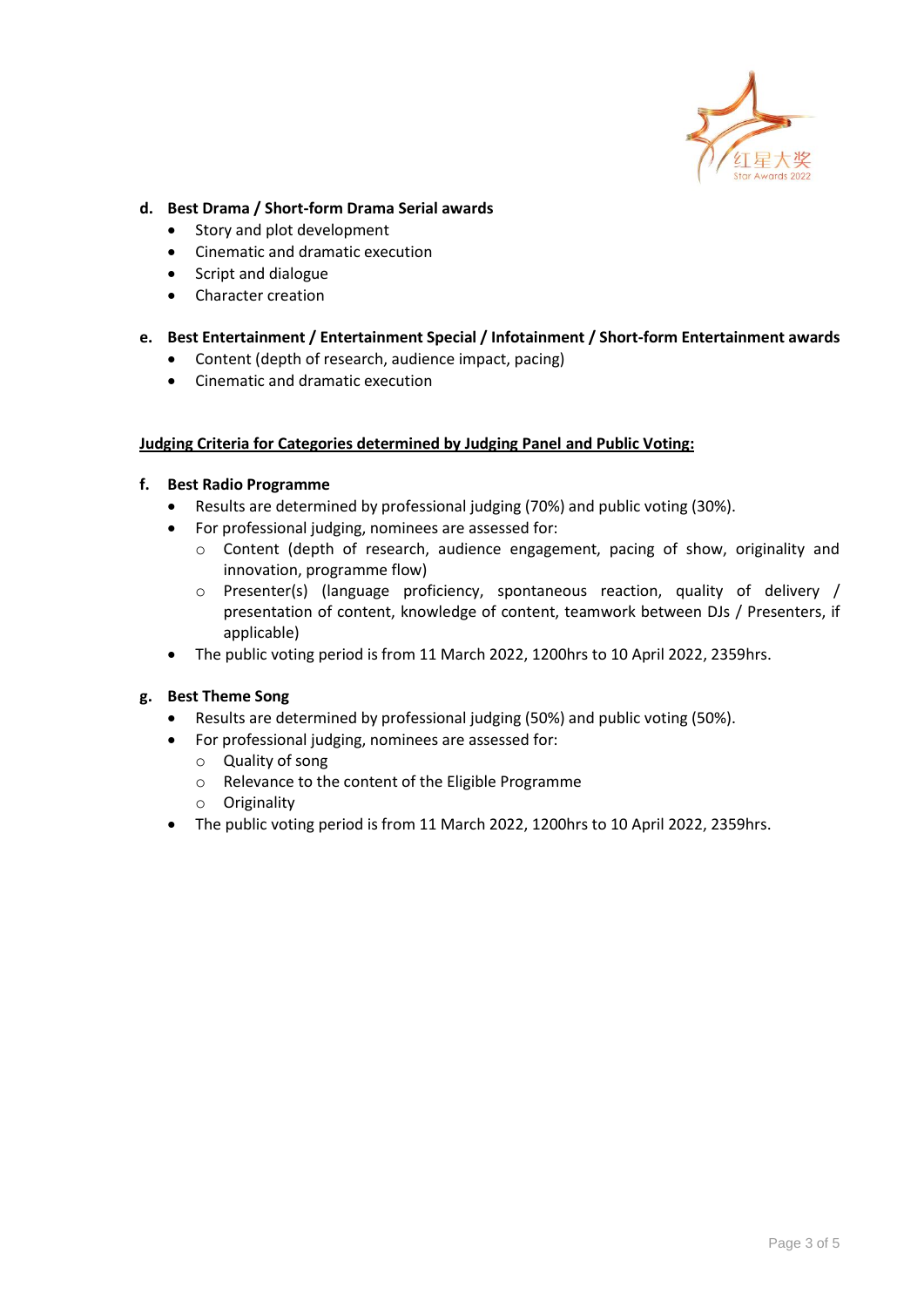

# **Popularity Award Categories**

# **A. Eligibility Criteria**

- To be eligible for the popularity awards, an artiste should have a valid term contract with Mediacorp during the qualifying period or fulfill the following criteria:
	- o Lead role or main host in at least one Eligible Programme; or
	- o Supporting role or episodic host in at least 3 Eligible Programmes; or
	- o At least 30 episodes in total across all Eligible Programmes.
- Recipients who have received ten "Top 10 Most Popular Artiste Awards" will no longer be eligible but will be awarded a one-time All-Time Favourite Artiste Award in the following year after receiving their 10<sup>th</sup> "Top 10 Most Popular Artiste Award". For avoidance of doubt, the ten "Top 10 Most Popular Awards" won do not need to be in consecutive years.
- Newscasters and Current Affairs presenters are not eligible for this award.

# **B. Survey and Voting**

# **Phase 1: Popularity survey**

Artistes who satisfy the Popularity Category Eligibility Criteria are shortlisted to participate in a nationwide poll of 1,000 people representing an equal breakdown across various age groups across Singapore's population ("**Popularity Survey**").

Through the Popularity Survey, the Top 40 (20 Male & 20 Female) Most Popular Artistes, are identified and shortlisted.

The Popularity Survey is conducted independently by an accredited market research company over seven weeks via face-to-face or door-to-door surveys.

# **Phase 2: Public voting**

The Top 40 artistes as shortlisted based on the results of the Popularity Survey will go on to the next round of public voting. The voting period is from 11 March 2022, 1200hrs to 24 April 2022, 2000hrs.

The final results for the Top 10 Most Popular Male / Female Artistes Awards are determined by the results of the Popularity Survey (30%) and public voting (70%), which are verified by professional auditors.